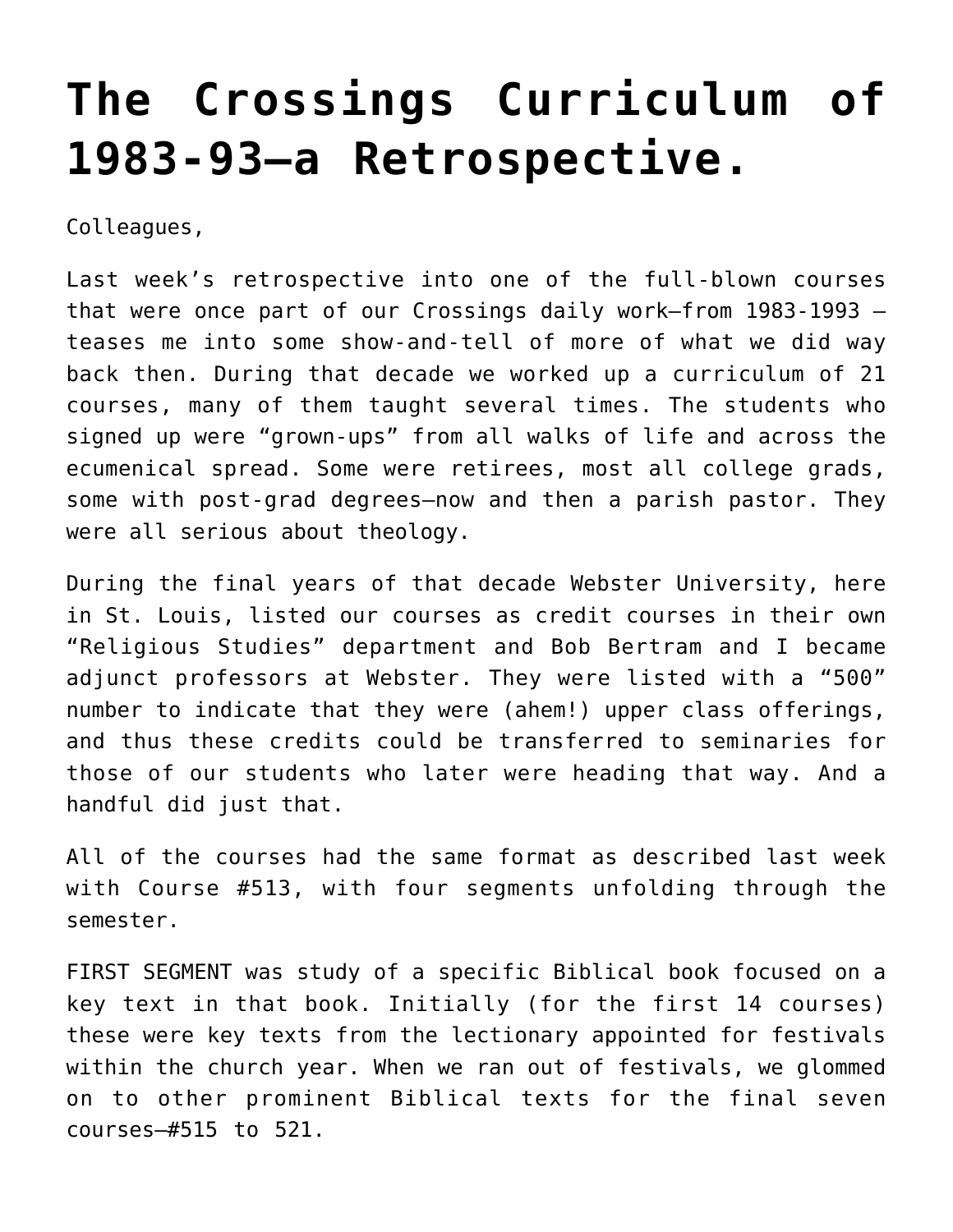With the biblical reference in the course title came the theological focus for study that term. Course #501 was "Crossings from Luke: Getting God's Peace to Earth." And the explicit "Biblical source" in Luke was the lectionary Gospel for the Nativity of our Lord, Luke 2:1-20. Yes, we parsed that text according to the 6-step paradigm, and then traced those primal Lukan themes elsewhere in Luke's gospel.

SECOND SEGMENT was to examine a "sample from church history" where this Lukan theology surfaced. We chose the Franciscan movement from the middle ages. After getting to know St. Francis and his followers, we then asked: How, in the Franciscan movement, did Luke's "theology of peace on earth" succeed (or not succeed) in being crossed into the church and world of that day?

THIRD SEGMENT looked at a "sample of recent theology." In Crossings from Luke it was 20th century "Liberation Theology." After reading some of the major theologians of the movement, we asked the same question of them as we did of St. Francis. How well (or maybe not so well) did Luke's theology of peace on earth fare in the work of liberation theologians?

FOURTH SEGMENT in #501 consisted of student presentations of their research on some slice-of-life today that they tracked and then crossed with Luke's theology of peace, aided and abetted by whatever might be useful from St. Francis and the liberation theologians.

Two such essays that I remember for #501 were:

- Nuclear Deterrence and the Peace Laid in a Manger
- Peace on Earth: Bethlehem and the Belleville (IL) Police Force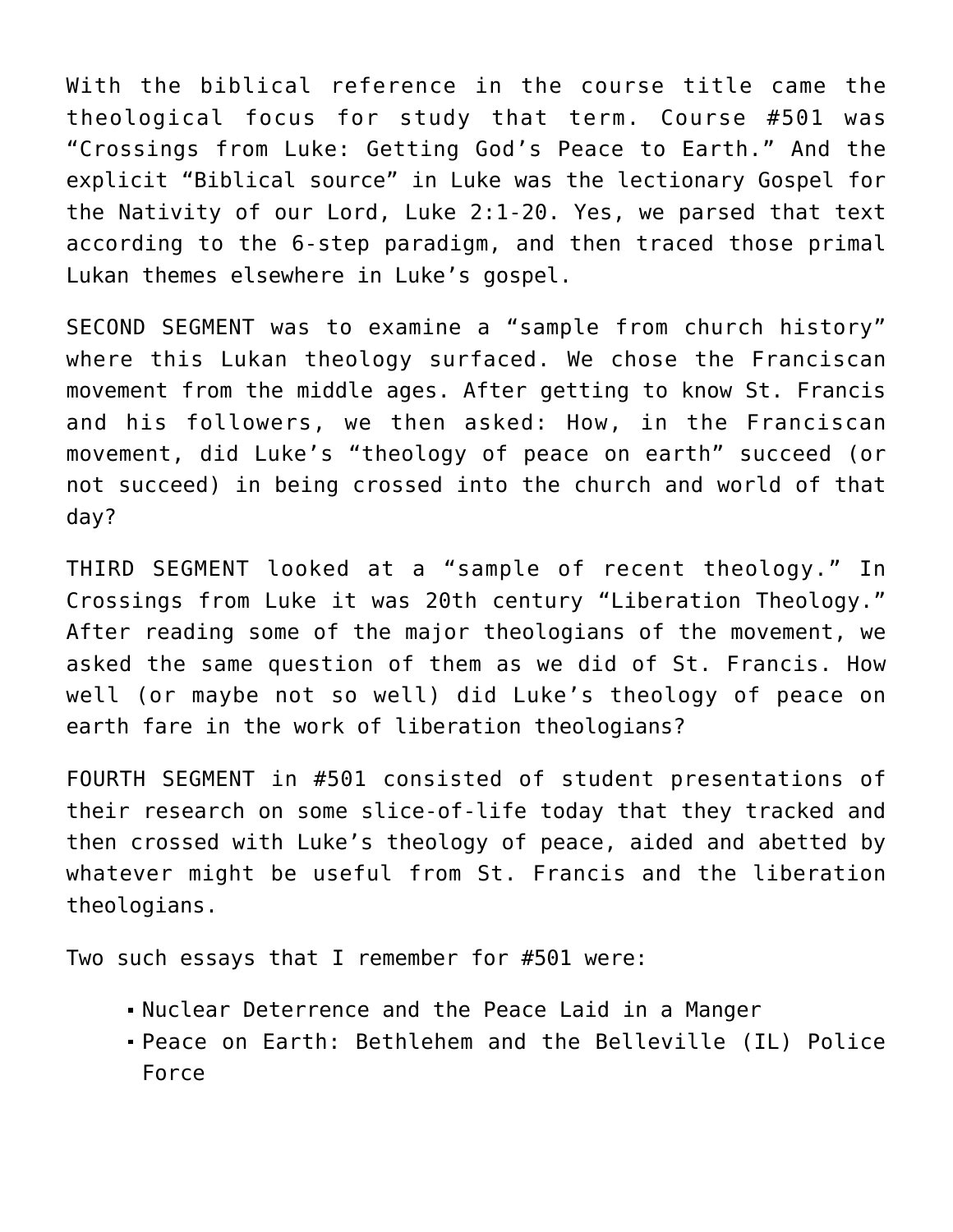Here are the catalog course descriptions for the whole curriculum.

Course 501. Crossings from Luke: Getting God's Peace to Our Earth. [Luke 2:1-20. Gospel for the Nativity of our Lord]

A study of how in the Biblical Tradition (in this case, the Gospel of Luke) Messianic peace supplants fear and poverty; how later in that same tradition (the Franciscan movement in the Middle Ages, today's Liberation Theologies) oppressor and oppressed are reunited; how the same peace "crosses" over into the most unreconciled sectors of contemporary life.

Course 502. Crossings from Isaiah: The Birthpangs of Justice. [Isaiah 43:1-7. OT reading for the Baptism of Jesus]

A study of how in the Biblical Tradition (in this case, the Prophet Isaiah) the pain of God gives birth to justice; how the suffering servant justifies both victims and villains (in the theology of the council of Nicea, today's theology of the cross); how that same costly justice "crosses" over into realms of injustice in contemporary life.

Student Presentations:

- Faux Pas at Bhopal: The Union Carbide Disaster and God's Suffering Servant
- Messianic Justice and the Missouri State Penal System Mary Russell

Course 503. Crossings from II Corinthians: Righting History's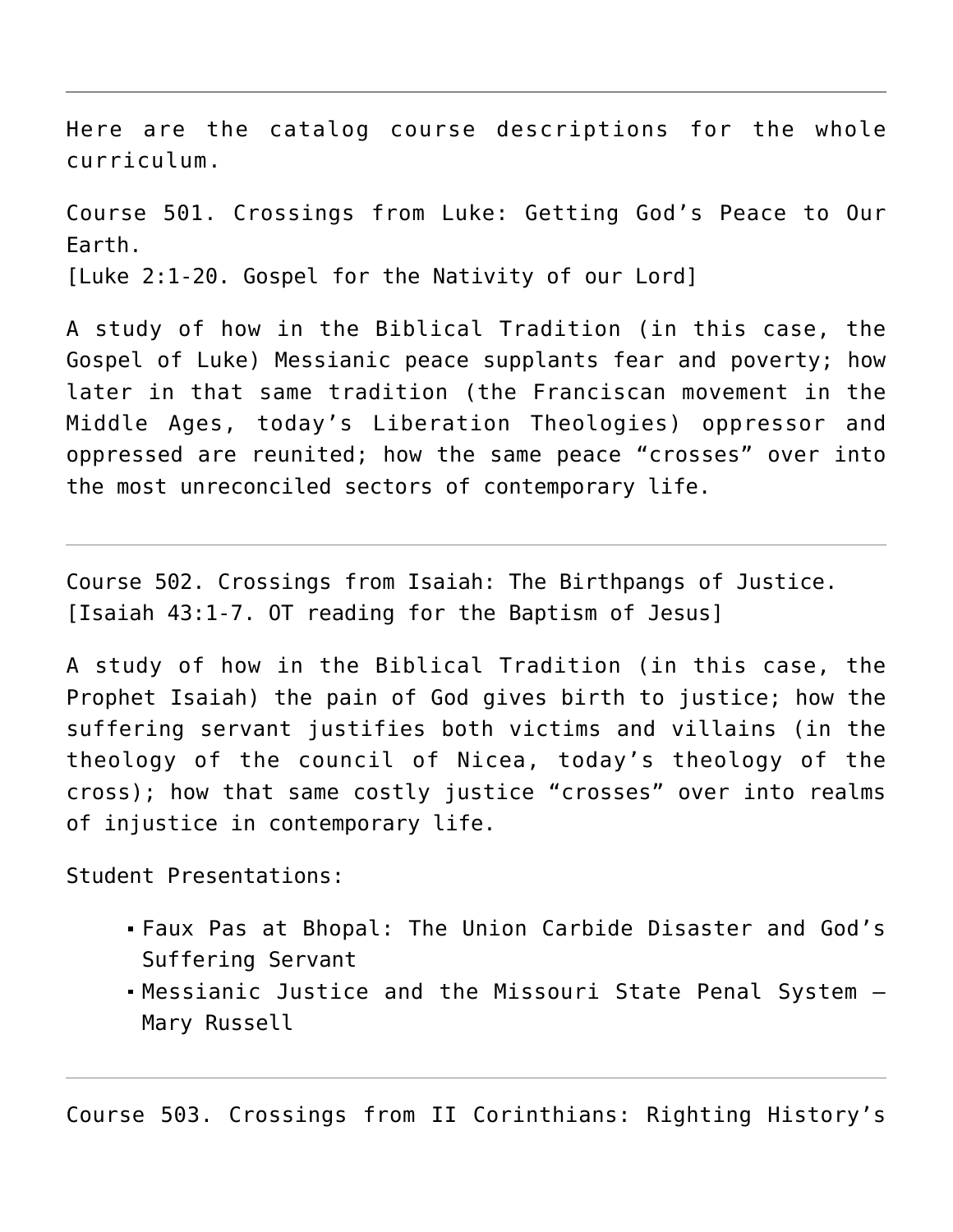Wrongs.

[II Corinthians  $5:11 - 6:2$ . Ash Wednesday]

A study of how in the Biblical Tradition (in this case, the Second Letter to the Corinthians) the wrongs of human history are rectified in Christ's atonement; how later in that same tradition (the theologies of Anselm and Abelard, today's Process Theology) the righteousness of God outdistances wrong-doing; how the transaction of the Cross works to make right what is wrong in contemporary life.

Student Presentations:

- Violence and Reconciliation: A Battered Wife's New Creation
- Who am I? An Adoptee's Search for Roots and Reconciliation

Course 504. Crossings from John: New Birth and New Priorities. [John 1:1-18. Second Sunday after Christmas]

A study of how in the Biblical Tradition (in this case, the Gospel of John) confused priorities are re-ordered by the Word becoming flesh; how later in that same tradition (the Lutheran Reformation, today's neo-orthodoxy movement) God's glory in the flesh re-prioritizes human options; how the same rebirth of persons and options "crosses" over into the confused priorities of contemporary life.

Student Presentations:

- Rearranging Priorities after the Heart Attack
- Can a Soldier be Saved? Priority Pressures in Today's Military – [by USAF Lt. Col.]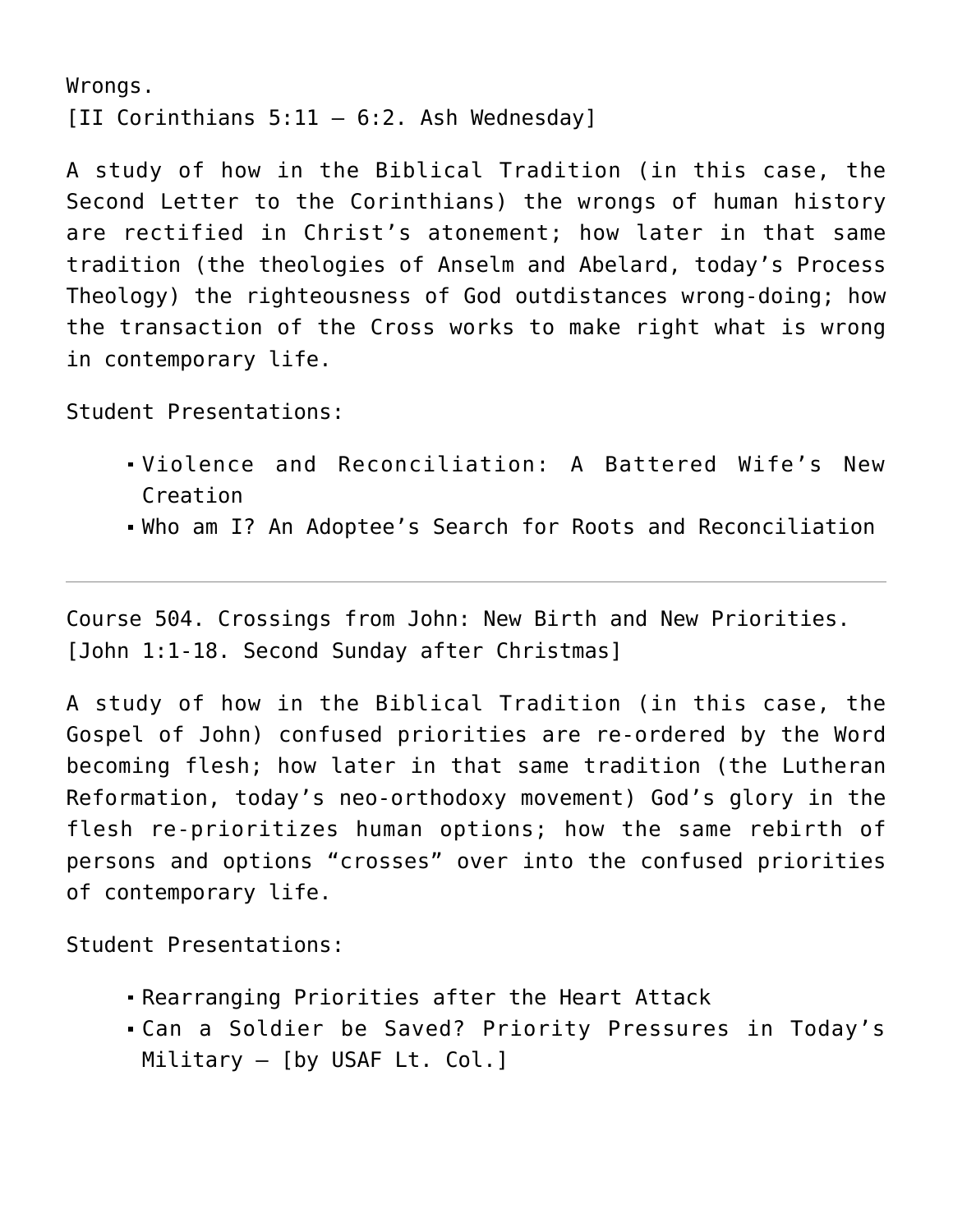Course 505. Crossings from Matthew: Relocating Authority. [Matthew 2:1-12. Epiphany of our Lord]

A study of how in the Biblical Tradition (in this case, the Gospel of Matthew) authority foundations are rearranged by the Messianic kingdom; how later in that same tradition (Augustine, the crisis at Canossa, the Kirchenkampf during the Third Reich) authority confusion gets sorted out by the authority of the crucified; how that same authority "crosses" over into the most contrary authority structures of contemporary life.

Student Presentations:

- Relocating Authority in Today's Roman Catholic Church
- Servant Authority in a Supervisory Role

Course 506. Crossings from Psalms: What Makes the Rejects Sing? [ Psalm 118:1-2, 15-24. Psalm for Easter Sunday]

A study of how in the Biblical Tradition (in this case, the Book of Psalms) the experience of rejection turns to joy; how later in that same tradition (the Wesleyan movement, today's black and feminist theologies) the rejects, excluded by the establishment, find a new song; how that new song "crosses" over into the most despairing sectors of contemporary life.

Student Presentations:

- Rehabilitating Rejects: The Children of Divorce
- The Christian Sanctuary Movement: Futures for Those with Futures Foreclosed

Course 507. Crossings from Ephesians: Hope Needs Success.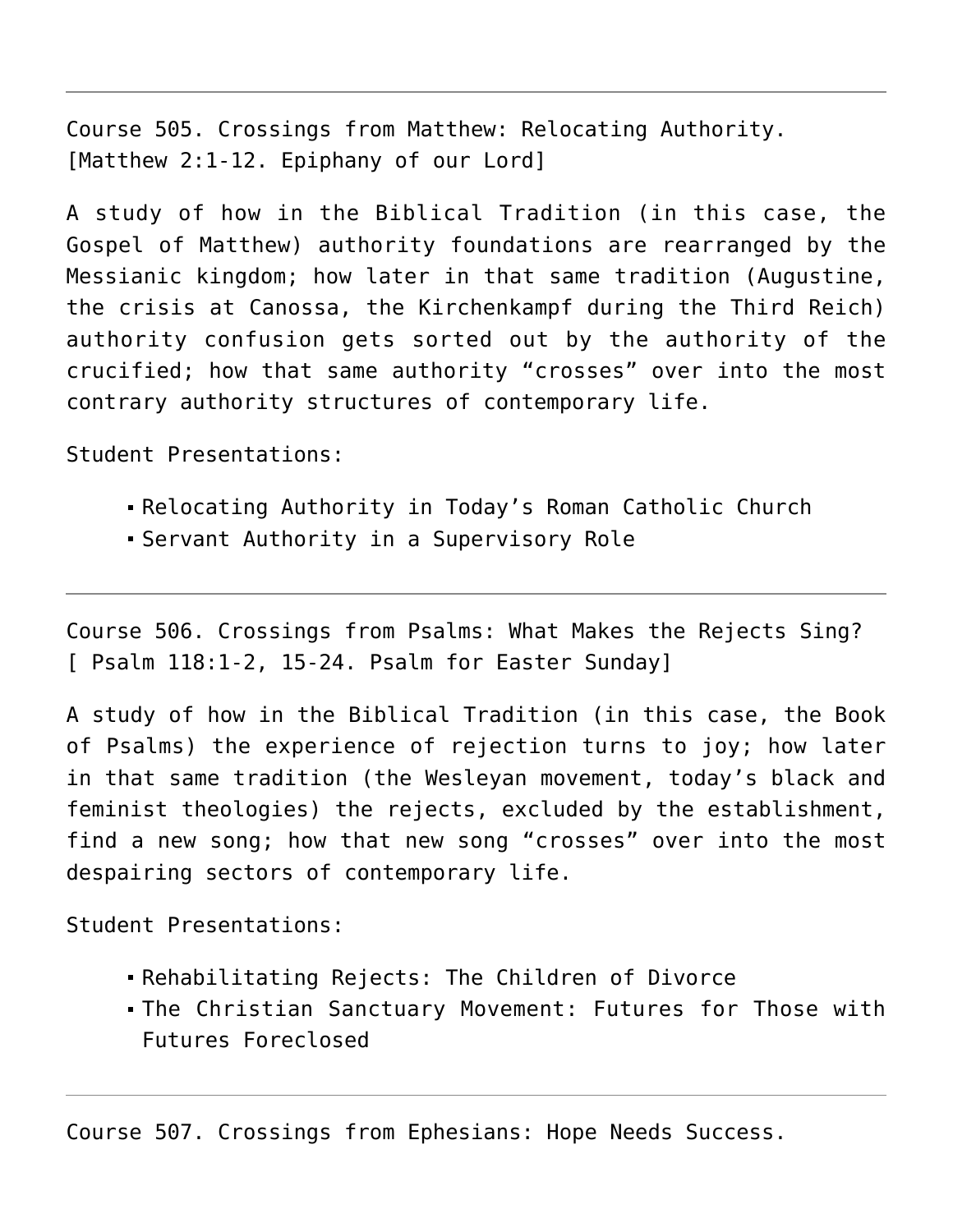[Ephesians 1:16-23. Ascension of our Lord]

A study of how in the Biblical Tradition (in this case, the Letter to the Ephesians) human hopes are regrounded in the success of the resurrected Jesus; how later in that same tradition (Kierkegaard, today's theologies of hope) hope grows in otherwise hopeless situations; how the same hope "crosses" over for success in the face of despair occasioned by contemporary life.

Student Presentations:

- Success for the Hopeless: Ephesians and Adolescent Suicide
- Therapy and Absolution in an Alcoholic Family

Course 508. Crossings from Philippians: Winning by Losing. [Philippians 2:1-11. Passion Sunday]

A study of how in the Biblical Tradition (in this case, the Letter to the Philippians) the divine Loser wins; how later in that same tradition (the theology of Irenaeus in the second century, Tillich and Niebuhr in the twentieth ) that strange economy of winning by losing recapitalizes all sorts of losers; how that winsome economy still "crosses" over into the world of the loser in contemporary life.

Student Presentations:

- Winning by Losing: a Vocational Case Study
- Gains and Losses in the ICU: Hi-tech Medicine and the Last Enemy

Course 509. Crossings from Hebrews: How Sympathizers Survive. [Hebrews 4:14-5:10. Good Friday]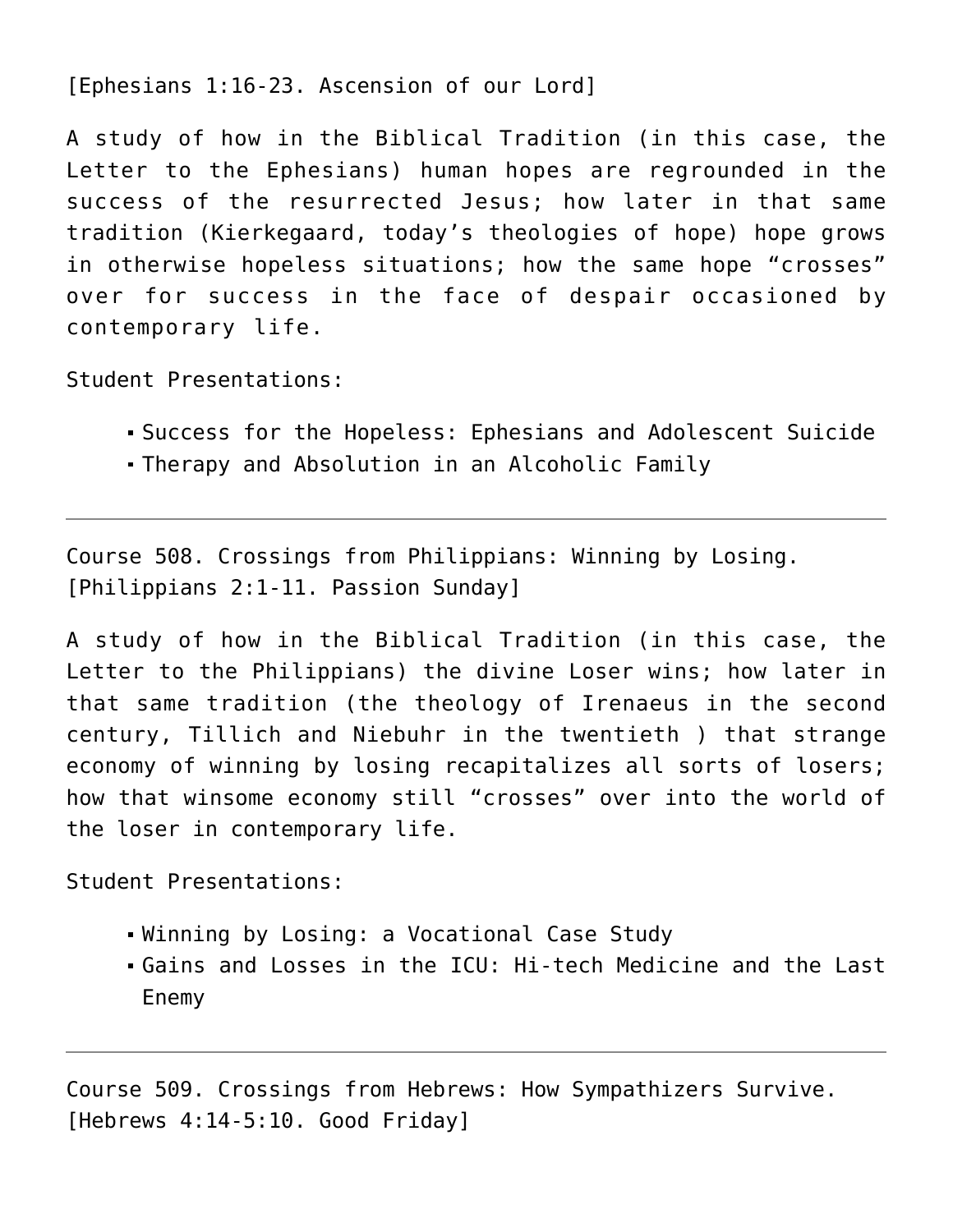A study of how in the Biblical Tradition (in this case, the Letter to the Hebrews) the divine co-suffering of the priestly Jesus bestows survival on suffering humanity; how later in that same tradition (John Calvin, the Council of Trent, today's ecumenical theology) that priesthood extends through ministry and sacraments; how that same mediatorial suffering "crosses" over for human survival in the pathos and pathology of contemporary life.

Student Presentations:

- The Priesthood of Psychiatry in Today's Conflict about Healing
- Suffering and Survival: Christ in the Midst of the Farm Crisis

Course 510. Crossings from Acts: Hearing the Healing. [Acts 2:1-21. Pentecost]

A study of how in the Biblical Tradition (in this case, the Book of Acts) divine healing comes through such lowly acoustical means as speaking and hearing; how later in that same tradition (16th Century Jesuits in China, today's inter-religious dialogue) the well-chosen name or words can be so universal as to heal the conflicts between diverse ethnic and language groups; how the same healing or holying language "crosses" over into the most alien sectors of contemporary life.

Student Presentations:

- Healing the Language of the Liturgy: The Case for Inclusiveness
- Hearing the Healing Despite the Block of Neurosis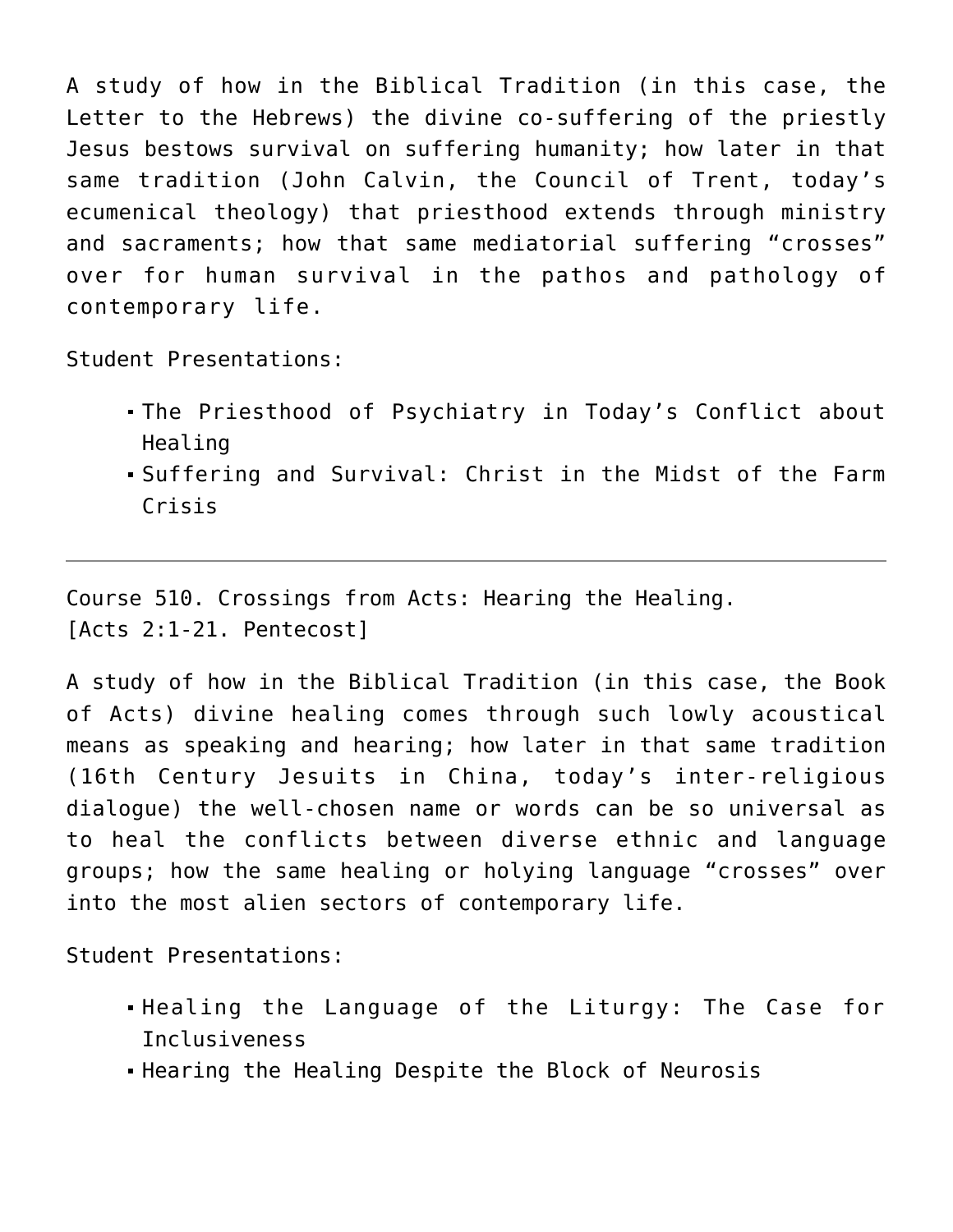Course 511. Crossings from First Peter: Unshaming the Suffering. [1 Peter 4:12-19. Holy Innocents, Martyrs]

A study of how in the Biblical Tradition (in this case, the First Letter of Peter) suffering loses its stigma under a glorious Name; how later in that same tradition (the "Age of the Martyrs," in recent theologies of "confessing") suffering is dignified by the One it resembles; how the same dignity "crosses" over into the lives of suffering and ignominy today.

Student Presentations:

- Unshaming the Suffering of Spouse-Abuse
- Unshaming the Suffering Environment: The Gospel and Ecology

Course 512. Crossings from I Corinthians: Saving Human Culture by the Cross.

[1 Corinthians 1:18-25. Holy Cross Day]

A study of how in the Biblical Tradition (in this case, the First Letter to the Corinthians) the Cross of Christ critiques human culture in order to save it; how later in that same tradition (the culture-theologians Origen and Chrysostom, their counterparts in the 20th century) the cross serves to save subsequent human achievements; how that same cross saves amidst the manifold salvation projects underway in contemporary technological societies.

Student Presentations:

A Technology for Witness in a High-Tech World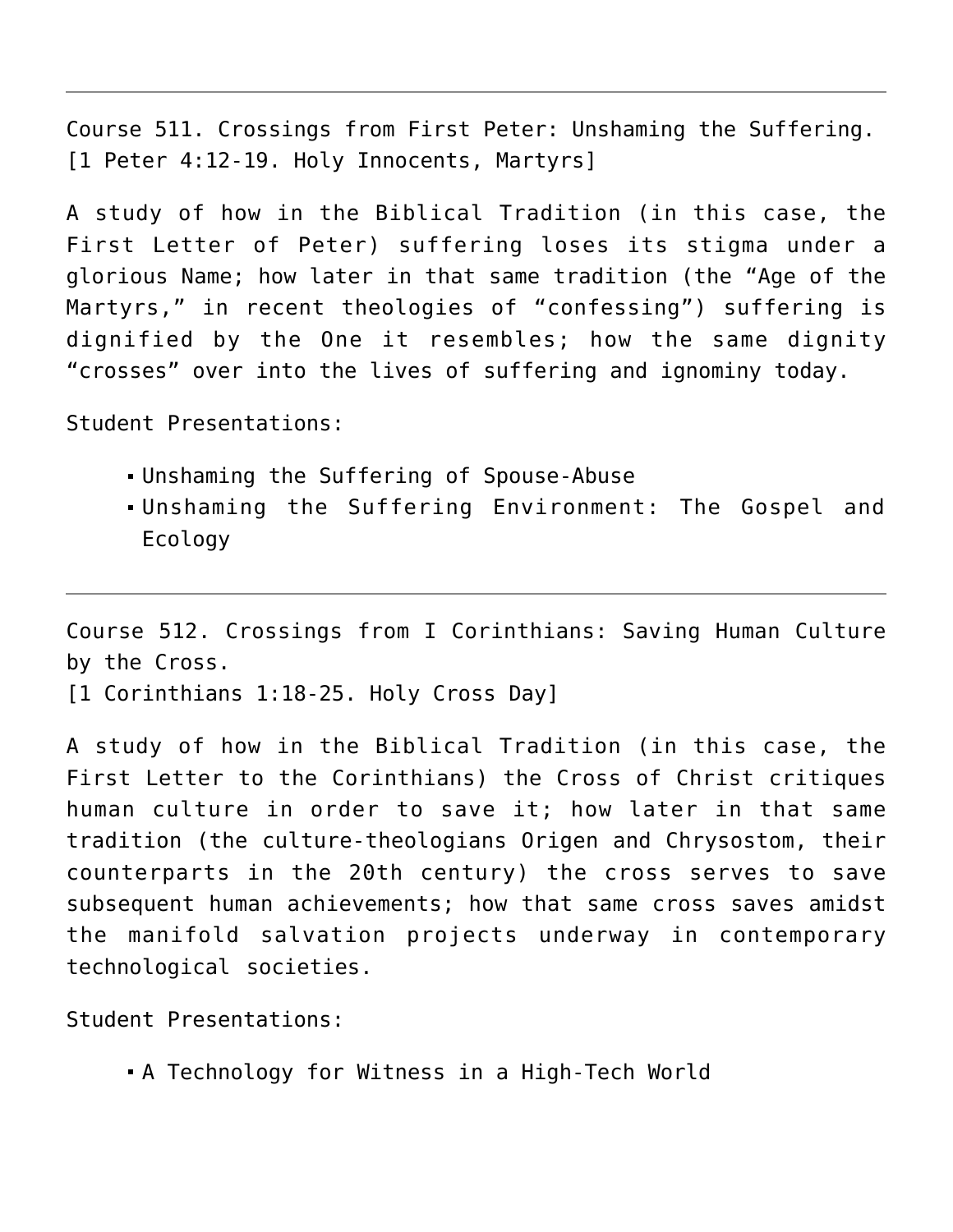Course 513. Crossings from Revelation: Surviving the Apocalypse [Revelation 12:7-12. St. Michael and All Angels]

A study of how in the Biblical Tradition (in this case, the Book of Revelation) cosmic calamity and crisis exempts no one, yet survival is open to everyone via the pre-emptive apocalypse of Cosmic Christ; how later in that same tradition (Medieval mystics, 20th Century Apocalyptic artists) survival is celebrated in the very face of catastrophe; how the same Cosmic Christ copes with our apocalypse now.

Student Presentations:

- Redeeming American Pop Culture from Demonic Possession
- Crossing Salman Rushdie's Demonic Verses with Apocalyptic Good News

Course 514. Crossings from Romans: Faith Has What it Takes [Romans 3:19-24. Festival of the Reformation]

A study of how in the Biblical Tradition (in this case the Letter to the Romans) faith first receives, then uses the power of God for salvation; how later in that same tradition (the Reformation era, today's ecumenical dialogues) faith's power is celebrated in the face of constant challenges to its validity; how the same faith works to empower people today to live in the face of monumental odds to the contrary.

No record of Student Presentations available.

[From here on we moved outside the lectionary for the texts we used as Biblical groundings.]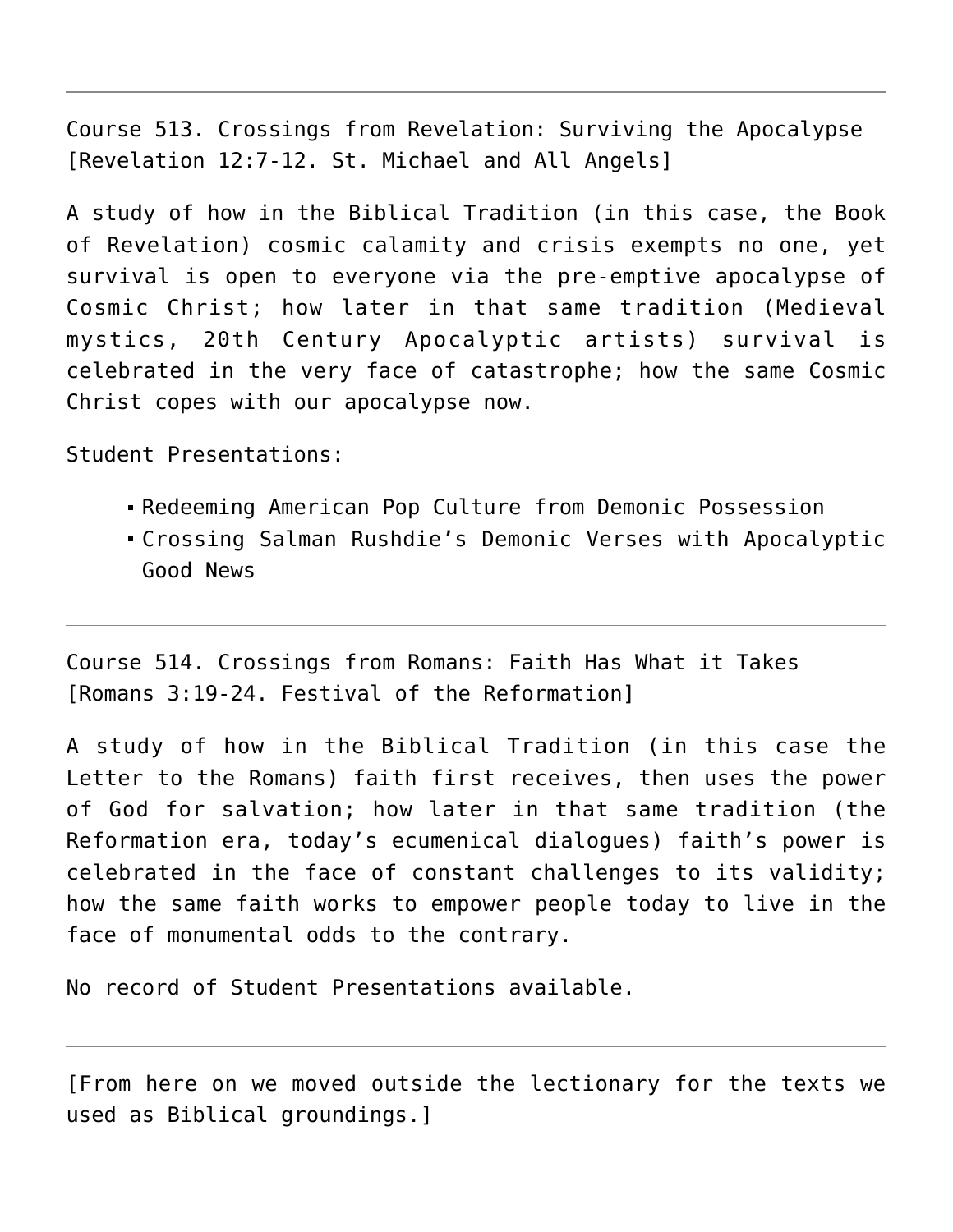Course 515 Crossings from Favored Texts of the Reformers

A study of how in the Biblical Tradition (in this case the Psalms, John and Romans) the Gospel of justification by faith as God's cruciform promise elicits trust, and from that trust generates new life; how later in that same tradition (16th century church history, today's attempts for fresh articulation of the Gospel) God's promise holds true in the face of "other" promises, how the same promise works faith and life today in a world awash in a sea of promises.

Student Presentations:

- Justification and Just Wars: Operation Desert Storm
- The Justification of Sonya in Dostoyevsky's Crime and Punishment
- New Age Religion: How Good is its Good News?

Course 516. Crossings from II Corinthians: Holy Spirit, Healing Spirit, and Human Holiness

A study of how in the Biblical Tradition (in this case II Corinthians 3-5) the Holying Spirit restores human life to holiness by extending Christ's work of salvation; how later in that same tradition (Hispanic spirituality, today's feminist spirituality) this same Spirit of Christ resurrects humankind from the most dismal dilemmas into lives of spirit and truth, how the Holy Gust (sic!) continues revivifying the winded today.

Student Presentations:

- Spirituality in the Indiana Jones Movie Trilogy & Corinthian Spirituality
- The "Twelve Step" Spirituality of AA and God the Healing Spirit :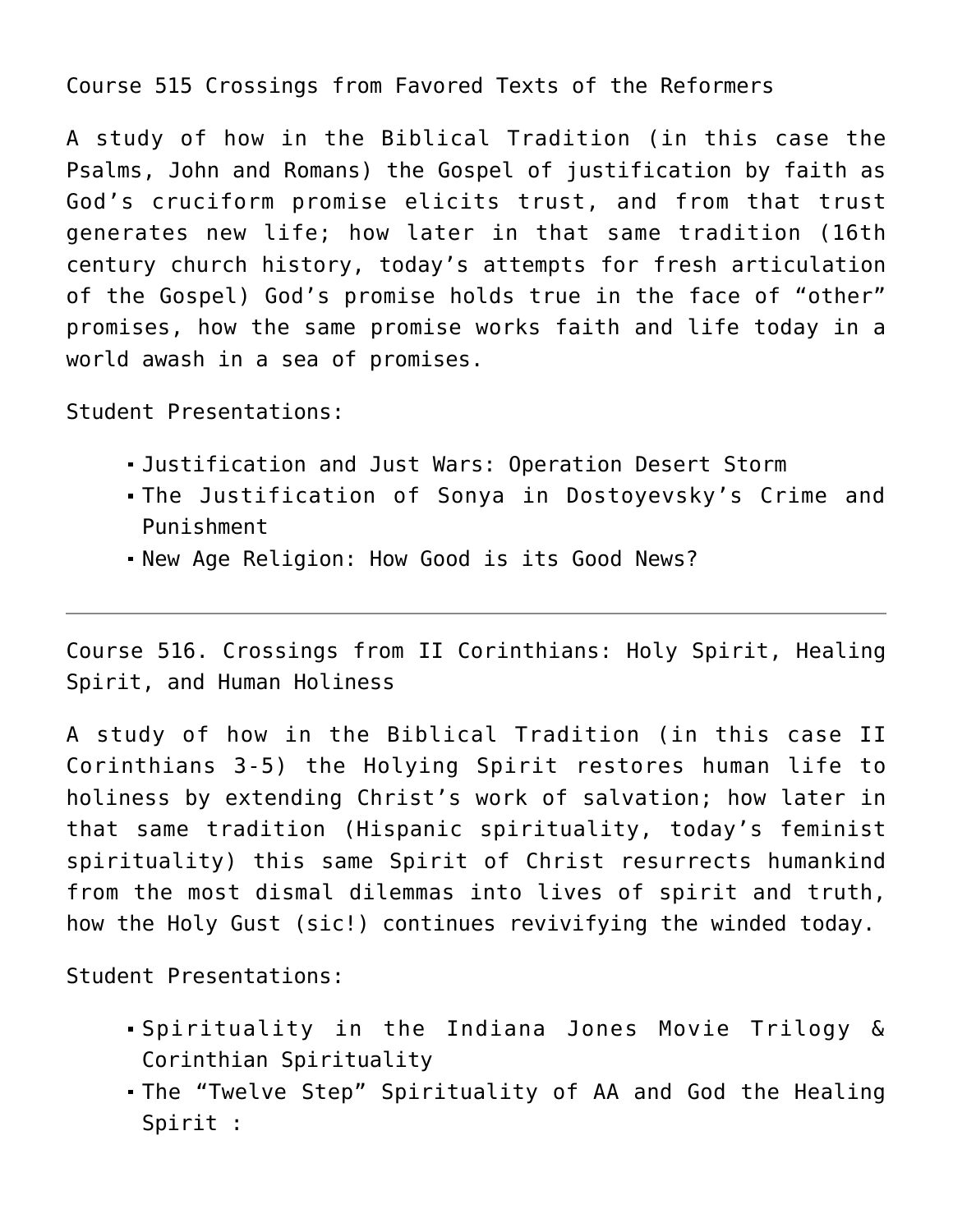Course 517. Crossings from Galatians: Jesus means Freedom

A study of how in the Biblical Tradition (in this case the Letter to the Galatians) faith in the Gospel brings with it freedom, freedom in the place we least expect it, freedom vis-avis God; how later in that same tradition (today's Black Theology and our planet's own freedom as discussed at the Rio Earth Summit) that freedom undermines creation's bondage in the most surprising places.

Student Presentations:

- Christ's Healing Freedom from the Bondage of Child-Abuse
- Christian Freedom in the Pyramid of Corporate Management **Structures**

Course 518. Crossings from Mark: How Nobodies Become Somebodies

A study of how in the Biblical Tradition (in this case the Gospel of Mark) nobodies (lepers, outcasts, sinners of all sorts) become somebodies when they encounter Jesus and his own God-forsaken nobodiness on the cross, how later in that same tradition (Father Damian's ministry to lepers and Sojourner Truth's bold witness and Palestinian Liberation Theology) nobody-ness is trumped by Christ as his disciples turn people of no value into God's own children, how that same transformation happens today.

Student Presentation:

"You've Picked the Right One, Baby:" A Crucified Lord for the Pepsi Generation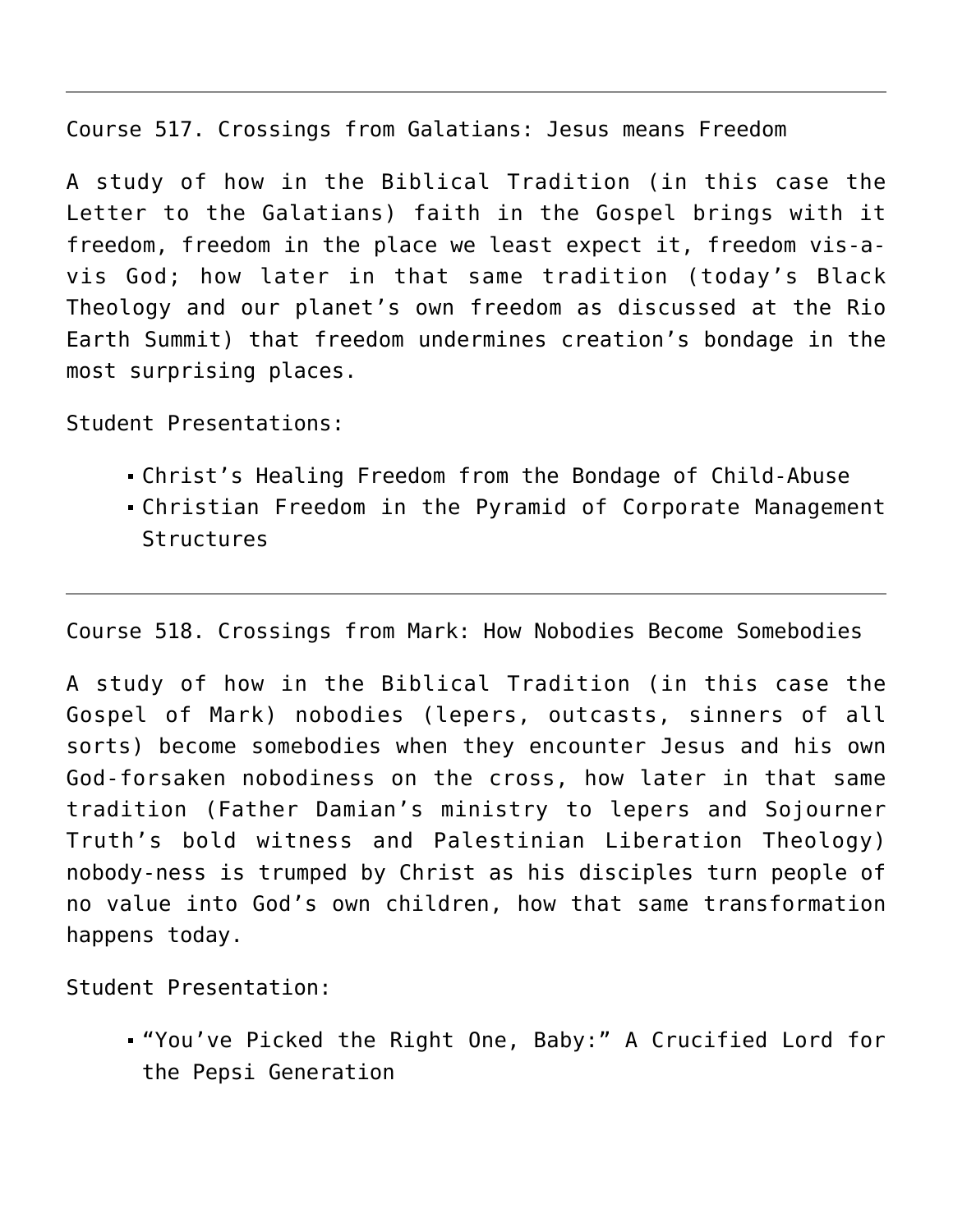Course 519. Crossings from Genesis: From Old Creation to New Creation

A study of how in the Biblical Tradition (in this case the first three chapters of Genesis) God's creation, initially very good, but now groaning, longs for the renewal that came in Christ; how later in that same tradition (the First Article of the ecumenical creeds, today's ecological theology) creation's redemption is enacted, how Christ's merciful lordship renews creation in our day.

Student Presentation:

Symphony of the New Creation–Care & Redemption of All that God has Made

Course 520. Crossings from the Acts of the Apostles: The Gospel in Dialogue with World Religions

A study of how in the Biblical Tradition (in this case the mission sermons in the Book of Acts) the Good News of Christ moved across boundaries with its mercy-offer of something genuinely "good" and genuinely "new," how later in that same tradition (subsequent mission history, today's Christian-Buddhist dialogue) that Gospel continues to move onward, how that Gospel is moving today into the most surprising new places generating Christian communities of faith and love.

No record available of Student Presentations in this course.

Course 521. Crossings from the Psalms: Sin, Suffering and Survival.